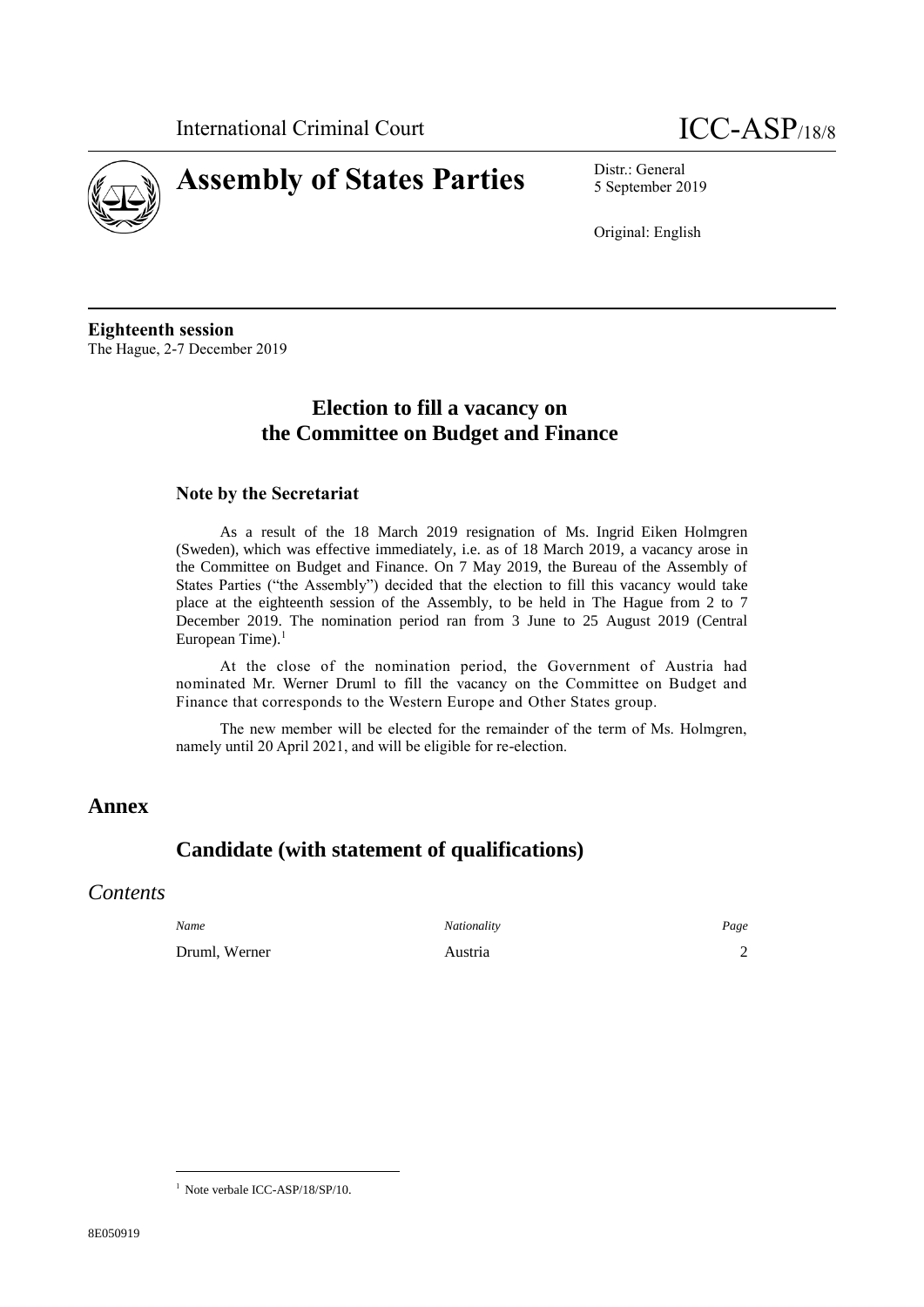## **Druml, Werner (Austria)**

[Original: English]

### **Note verbale**

The Embassy of the Republic of Austria presents its compliments to the Secretariat of the Assembly of States Parties and has the honor to nominate Ambassador Werner Druml for a position in the Committee on Budget and Finance. This nomination is pursuant to the Secretariat's note verbale ICC-ASP/17/SP/10 and to fill the vacancy that has arisen in the Committee.

A curriculum vitae providing more information about Ambassador Druml's qualifications and experience is attached.

Ambassador Druml has longstanding experience in budgetary and financial matters and gained extensive expertise regarding the International Criminal Court's budget when, during his time as Austrian Ambassador to the Kingdom of the Netherlands, he served as budget facilitator of The Hague Working Group for four consecutive years and budget Coordinator at the twelfth, thirteenth, fourteenth and fifteenth sessions of the Assembly of States Parties.

### **Statement of qualifications**

#### **Education**

1974: Ph.D. in law (*Doctor iuris*), University of Innsbruck, Austria

1978: M.A. in International Affairs, Johns Hopkins University, SAIS Washington D.C.

#### **Languages**

| Native.   |
|-----------|
| Fluent.   |
| Fluent.   |
| Advanced. |
|           |

#### **Professional career**

Austrian career diplomat:

- 1991–1995: Ambassador to Nigeria
- 1995–1999: Ambassador to Libya
- 2000–2005: Austrian Ministry of Foreign Affairs, Director for Environment
- 2005–2009: Ambassador to Mexico
- 2009–2012: Austrian Ministry of Foreign Affairs, Host State Ambassador
- 2012–2016: Ambassador to the Netherlands, Permanent Representative to the Organisation for the Prohibition of Chemical Weapons (OPCW)

Since 2017: Adjunct faculty at Webster University, Vienna